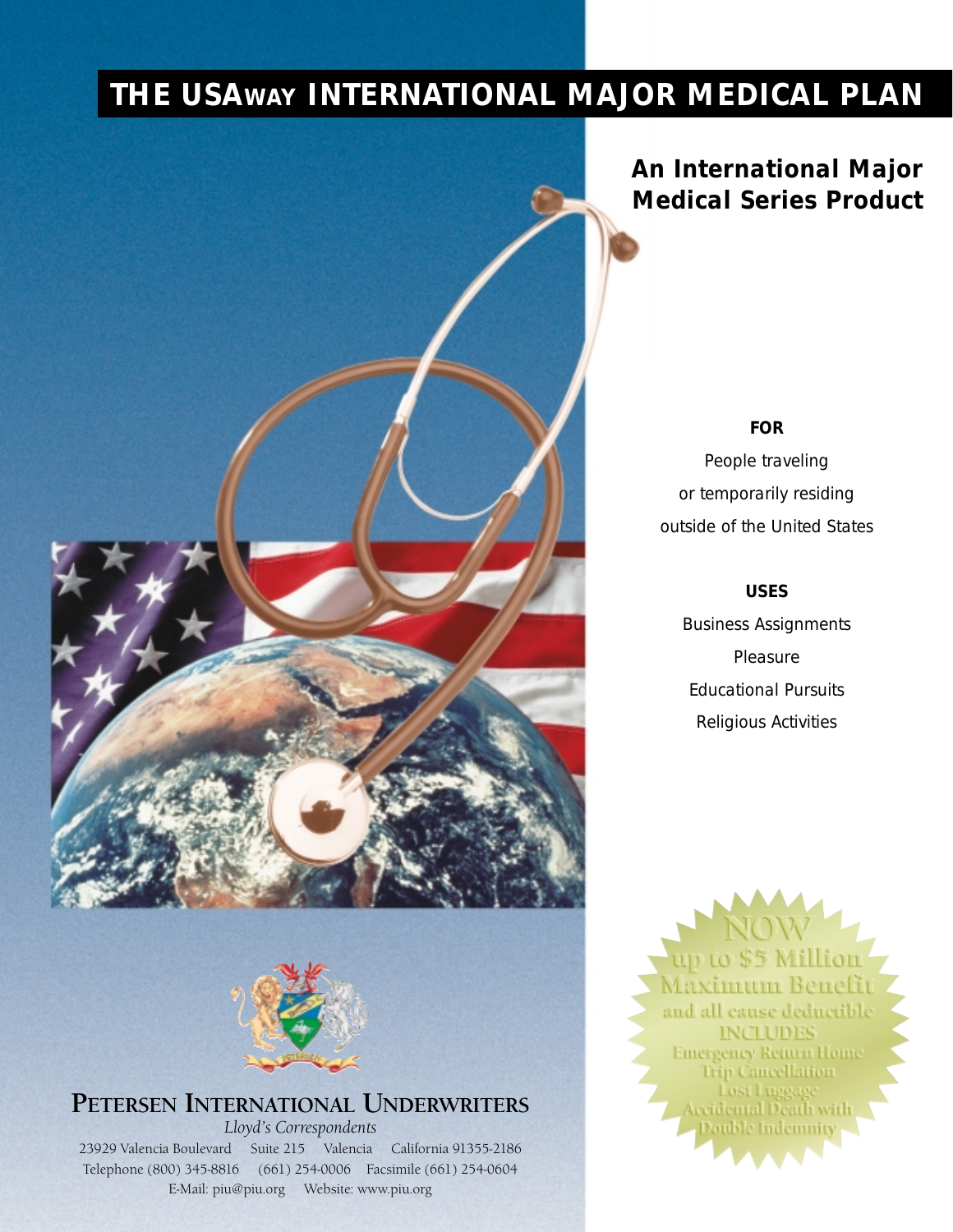### *This form can be completed in Adobe Acrobat*

# **THE USAWAY INTERNATIONAL MAJOR MEDICAL PLAN**

PETERSEN INTERNATIONAL UNDERWRITERS **ID: 33634** 

23929 Valencia Blvd., Suite 215 • Valencia, CA 91355-2186 • Tel (800) 345-8816

*Underwritten by Certain Underwriters at Lloyd's* 

*This is a temporary major medical insurance plan intended for indemnification of eligible expenses from injuries or illnesses which occur within a specified geographical area. Benefits may be assignable once validated. Until then, benefits are paid directly to you to reimburse you for necessary medical expenses which have been paid by you, subject to covered expenses as outlined in the certificate.*

|                                                                                                                                                                                                       | <b>Proposed Insured: FIRST NET</b>                                |                      |                      |  | MIDDLE LAST LAST CONTRACT CONTRACT CONTRACT CONTRACT CONTRACT CONTRACT CONTRACT CONTRACT CONTRACT CONTRACT CONTRACT CONTRACT CONTRACT CONTRACT CONTRACT CONTRACT CONTRACT CONTRACT CONTRACT CONTRACT CONTRACT CONTRACT CONTRAC |  |                          |                              |  |
|-------------------------------------------------------------------------------------------------------------------------------------------------------------------------------------------------------|-------------------------------------------------------------------|----------------------|----------------------|--|--------------------------------------------------------------------------------------------------------------------------------------------------------------------------------------------------------------------------------|--|--------------------------|------------------------------|--|
|                                                                                                                                                                                                       |                                                                   |                      |                      |  |                                                                                                                                                                                                                                |  |                          |                              |  |
|                                                                                                                                                                                                       |                                                                   |                      |                      |  |                                                                                                                                                                                                                                |  |                          |                              |  |
|                                                                                                                                                                                                       |                                                                   |                      |                      |  | CITY CITY COUNTRY COUNTRY THE COUNTRY STATE COUNTRY THE COUNTRY STATE COUNTRY STATE ON THE COUNTRY OF THE COUNTRY OF THE COUNTRY OF THE COUNTRY OF THE COUNTRY OF THE COUNTRY OF THE COUNTRY OF THE COUNTRY OF THE COUNTRY OF  |  |                          |                              |  |
|                                                                                                                                                                                                       |                                                                   |                      |                      |  |                                                                                                                                                                                                                                |  |                          |                              |  |
|                                                                                                                                                                                                       |                                                                   |                      |                      |  |                                                                                                                                                                                                                                |  |                          |                              |  |
|                                                                                                                                                                                                       |                                                                   |                      |                      |  |                                                                                                                                                                                                                                |  |                          |                              |  |
|                                                                                                                                                                                                       |                                                                   |                      |                      |  |                                                                                                                                                                                                                                |  |                          |                              |  |
|                                                                                                                                                                                                       |                                                                   |                      |                      |  |                                                                                                                                                                                                                                |  |                          |                              |  |
|                                                                                                                                                                                                       |                                                                   |                      |                      |  |                                                                                                                                                                                                                                |  |                          |                              |  |
|                                                                                                                                                                                                       |                                                                   |                      |                      |  |                                                                                                                                                                                                                                |  |                          |                              |  |
| <b>Usual Medical Attendant:</b> NAME <b>According to ADDRESS</b> ADDRESS AND ARRAIGNMENT CONTINUES.                                                                                                   |                                                                   |                      |                      |  |                                                                                                                                                                                                                                |  |                          |                              |  |
|                                                                                                                                                                                                       |                                                                   |                      |                      |  |                                                                                                                                                                                                                                |  |                          |                              |  |
| <b>Optional Coverages:</b><br>(check all that apply)                                                                                                                                                  | $\Box$ War Coverage<br>$\Box$ Frequent Traveler                   |                      |                      |  | Cardiac/Cancer Limitation Removal                                                                                                                                                                                              |  |                          |                              |  |
|                                                                                                                                                                                                       | *Earliest Effective Date is 24 hours AFTER underwriting approval. |                      |                      |  |                                                                                                                                                                                                                                |  |                          |                              |  |
| <b>PLEASE ANSWER ALL THE QUESTIONS</b>                                                                                                                                                                |                                                                   |                      |                      |  |                                                                                                                                                                                                                                |  |                          |                              |  |
| 1) Do you have any physical defect or infirmity?                                                                                                                                                      |                                                                   |                      | $\Box$ YES $\Box$ NO |  | 6) a) Have you ever undergone a surgical operation?                                                                                                                                                                            |  | $\Box$ YES               | $\Box$ NO                    |  |
| 2) Is your sight or hearing defective?<br>3) Have you ever suffered from any nervous or mental condition,                                                                                             |                                                                   |                      | $\Box$ YES $\Box$ NO |  | b) Have you any reason to believe that a<br>surgical operation may be necessary in the future?                                                                                                                                 |  | $\Box$ YES               | $\square$ NO                 |  |
| fainting episode, blackout, headaches or migraines,<br>seizures or paralysis of any kind?                                                                                                             |                                                                   | $\Box$ YES $\Box$ NO |                      |  | 7) Have you ever been declined or accepted on special<br>terms for life, accident or illness insurance?                                                                                                                        |  | $\Box$ YES               | $\square$ NO                 |  |
| 4) Have you ever suffered from:                                                                                                                                                                       |                                                                   |                      |                      |  | Do you intend to engage in winter sports or any other<br>pastimes that expose you to extra personal injury?                                                                                                                    |  | $\Box$ YES               | $\square$ NO                 |  |
| a) high blood pressure, a heart condition,<br>rheumatic fever or diabetes?                                                                                                                            |                                                                   | $\Box$ YES           | $\square$ NO         |  | 9) Are there any additional facts affecting the                                                                                                                                                                                |  |                          |                              |  |
| b) a "slipped disc" or other spinal disorder, a<br>hernia or any rheumatic or arthritic condition?<br>c) any respiratory, urinary or allergic condition, or<br>any disorder of the stomach or bowels? |                                                                   | $\Box$ YES           | $\square$ NO         |  | proposed insurance which should be disclosed<br>to the underwriters?                                                                                                                                                           |  | $\Box$ YES               | $\square$ NO                 |  |
|                                                                                                                                                                                                       |                                                                   | $\Box$ YES           | $\square$ NO         |  | 10) Are you currently taking any medication?                                                                                                                                                                                   |  | $\Box$ YES<br>$\Box$ YES | $\square$ NO<br>$\square$ NO |  |
| d) any other condition requiring medical<br>investigation or hospital treatment?                                                                                                                      |                                                                   | $\Box$ YES           | $\square$ NO         |  | 11) Do you have any other medical insurance at this time?<br>12) Have you ever been insured by this plan or any other                                                                                                          |  |                          |                              |  |
| 5) Have you ever suffered from any other conditions<br>or injuries for which medical advice was sought?                                                                                               |                                                                   | $\Box$ YES           | $\square$ NO         |  | medical plan through Lloyd's of London?                                                                                                                                                                                        |  | $\Box$ YES               | $\square$ NO                 |  |
| DATES AND DETAILS                                                                                                                                                                                     |                                                                   |                      |                      |  |                                                                                                                                                                                                                                |  |                          |                              |  |
|                                                                                                                                                                                                       |                                                                   |                      |                      |  |                                                                                                                                                                                                                                |  |                          |                              |  |

### \_\_\_\_\_\_\_\_\_\_\_\_\_\_\_\_\_\_\_\_\_\_\_\_\_\_\_\_\_\_\_\_\_\_\_\_\_\_\_\_\_\_\_\_\_\_\_\_\_\_\_\_\_\_\_\_\_\_\_\_\_\_\_\_\_\_\_\_\_\_\_\_\_\_\_\_\_\_\_\_\_\_\_\_\_\_\_\_\_\_\_\_\_\_\_\_\_\_\_\_\_\_\_\_\_\_\_\_\_\_\_\_\_\_\_\_\_\_\_\_\_\_\_\_\_\_\_\_\_\_\_\_\_\_\_\_\_\_\_\_\_\_\_\_\_\_\_\_\_\_\_\_\_\_\_\_\_\_\_\_ **AUTHORIZATION**

I hereby authorize any licensed physician, medical practitioner, hospital, clinic, or other medically related facility, insurance company, or other organization, institution or person, that has records or knowledge of me or my health, to Petersen International Underwriters.

#### **DECLARATION**

I declare that the above statements are true and complete, and that, apart from the matters declared above, I am in good health and ordinarily enjoy good health. I agree to the Underwriters obtaining medical information from any doctor who has attended me and authorize such doctor to give this information. I agree that this proposal shall form the basis of the contract should the insurance be effected and any misstatements above may be grounds for recision. I understand that pre-existing conditions are not covered until a period of insurance of 12 months, treatment free, has elapsed.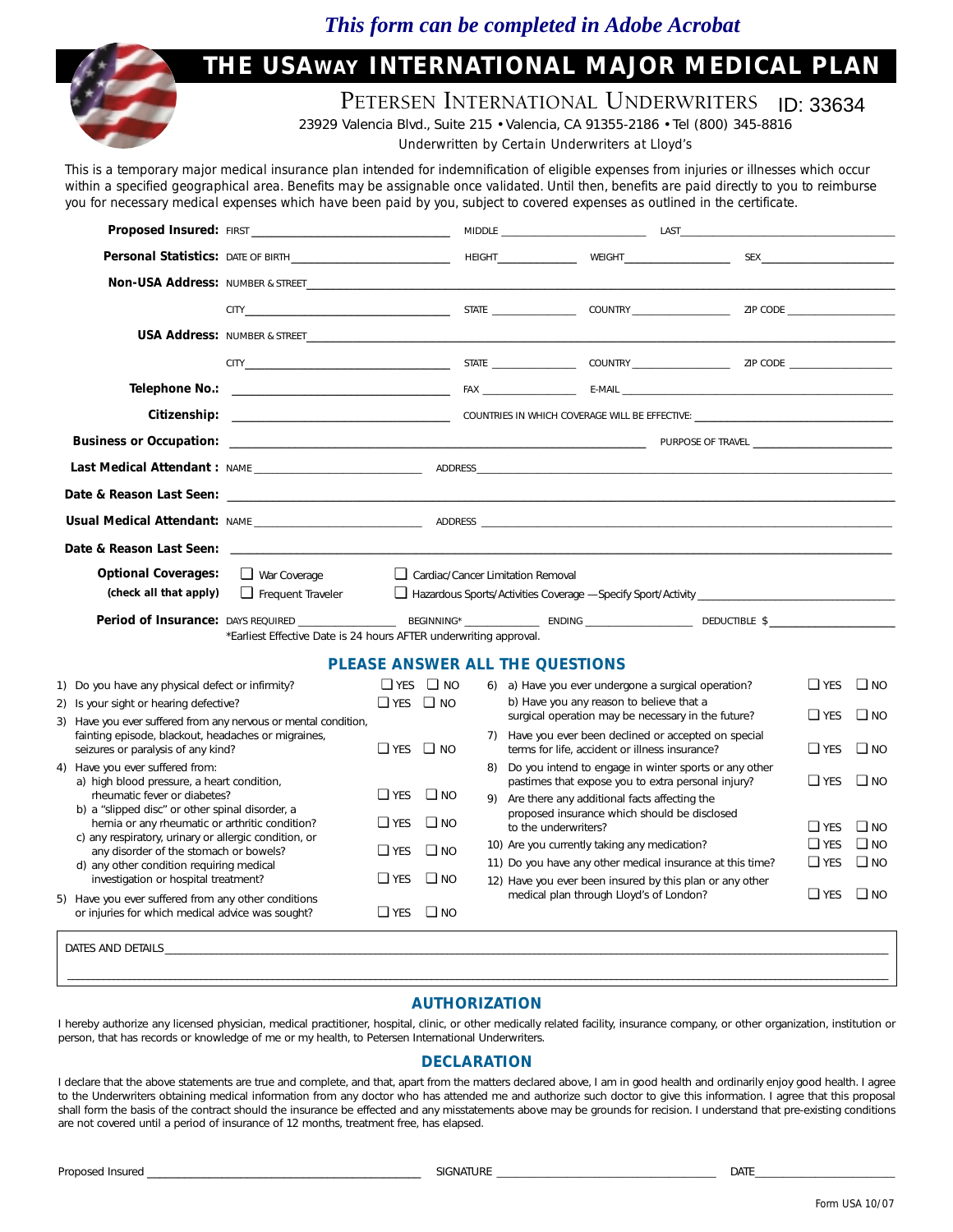

# **DESCRIPTION OF AVAILABLE BENEFITS**

#### **DEDUCTIBLE**

#### **COINSURANCE**

Choice of a **\$250, \$500, \$1,000 or \$2,500** deductible per person

After the Deductible is paid, **80%** of the next \$5,000 of the eligible expenses are paid by Underwriters and then 100% of eligible expense to the maximum benefit

**MAXIMUM BENEFIT**

up to **\$5,000,000** for all eligible expenses *(see limitations)*

## **SUMMARY OF BENEFITS**

*The insurance being described is a temporary major medical plan to be used by United States residents while traveling internationally. Eligible expenses caused by an illness or injury and are incurred from any doctor or any hospital outside the USA, and for which are not excluded will be reimbursed to you based upon usual, customary and reasonable charges. Benefits may be assignable directly to the providers once a Claim Review has been completed.*

# **ELIGIBLE EXPENSES**

**Hospital Expenses:** All medically necessary expenses while hospitalized.

**Physician Services:** All medically necessary expenses for treatment.

**Skilled Nursing Facilities:** All medically necessary expenses if confinement begins following a medically necessary hospital confinement of 3 days or longer.

**Home Health Care:** All medically necessary expenses if hospitalization would have been required if Home Health Care was not provided and the care is provided in accordance with a written plan established, approved and followed by a physician.

**Ambulance Services Expenses:** To and from a hospital within 100 miles in the same geographic area.

**Prescription Drugs:** Covered during and following a period of hospitalization.

**Repatriation of Remains:** In the event of death, Underwriters will reimburse the cost of delivery of your remains to a mortuary nearest your home.

**Common Accident Provision:** In the event that you and any additional insured family members suffer injuries from the same accident, only one deductible and coinsurance shall be applied.

**Global Medical Transportation:** All medically necessary expenses for stabilization and transportation to the facility nearest your home, which can provide the appropriate care.

Lost Luggage: In the event that your checked on luggage is completely and totally lost, Underwriters shall reimburse you to a maximum of \$500, excess of any and all other valid and collectible coverages.

**Trip Cancellation Benefit:** If within two weeks prior to Your pre-paid ticketed or vouchered initial trip departure Your entire trip must be cancelled due to 1) Your death, illness or injury causing hospitalization or outpatient surgery, or 2) the death of an Immediate Family member, or 3) the substantial destruction of Your home due to fire, wind flood, or earthquake, any unused and non-refundable portion of expenses, shall be reimbursed up to a maximum of \$1,000, excess of \$100 each and every loss and excess of all other valid Insurances.

**Emergency Return Home:** If, after You have departed, You learn of the death of an Immediate Family Member, or You learn of the substantial destruction of Your home by fire, wind, flood, or earthquake, Underwriters shall reimburse You the cost of an economy one way air or ground transportation ticket for You to Your home, up to a maximum of \$5,000.

\$25,000 Accidental Death: Double indemnity (\$50,000 total) if accidental death occurs while riding as a passenger of a common carrier.

**Follow Me Home:** Provides benefits for any injury or illness which occurs while in the USA. Benefits are limited to 2 weeks for every 3 months of time outside the USA.

*This is not intended to be a complete outline of coverage. Actual wording may change without notice. Underwriters reserve the right to modify terms and benefits at time of underwriting.*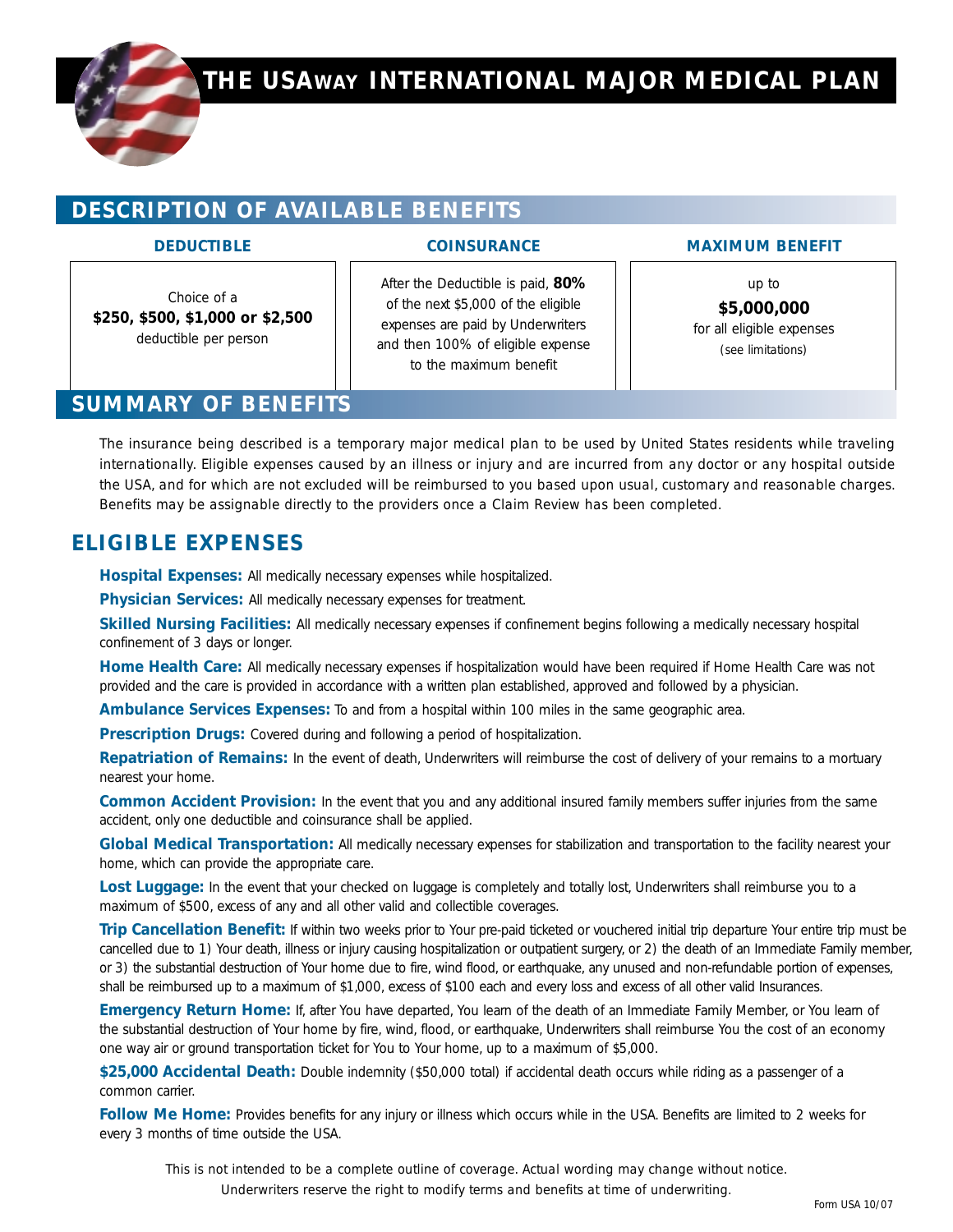# **THE USAWAY INTERNATIONAL MAJOR MEDICAL PLAN**

# **OPTIONAL COVERAGES**

#### **Hazardous Sports or Activity Coverage**

If you elect this option, underwriters will reimburse you for eligible expenses which are incurred due to an injury resulting from the participation in a Hazardous Sport or Activity that is specifically named on the Schedule of Coverage. *(See exclusions for list of commonly excluded sports and activities.)*

#### **War or Act of War Coverage**

If you elect this option, underwriters will reimburse you for eligible expenses which are incurred as a result of injuries sustained due to war or act of war.

Please Note: War and acts of war does not include acts of terrorism. Acts of terrorism is included in the base plan at no extra charge.



#### **Frequent Travelers Option**

This option allows you to purchase a specified number of days of coverage, within the next 12 months, to allow you to leave the U.S.A. as frequently as you desire without applying for coverage each time.



#### **Cardiac and Cancer Limitations Removal**

This option makes cardiac and cancer related conditions the same as any other expense. This option is available only to U.S. residents under the age of 60.



*This is not intended to be a complete outline of coverage. Actual wording may change without notice. Underwriters reserve the right to modify terms and benefits at time of underwriting.*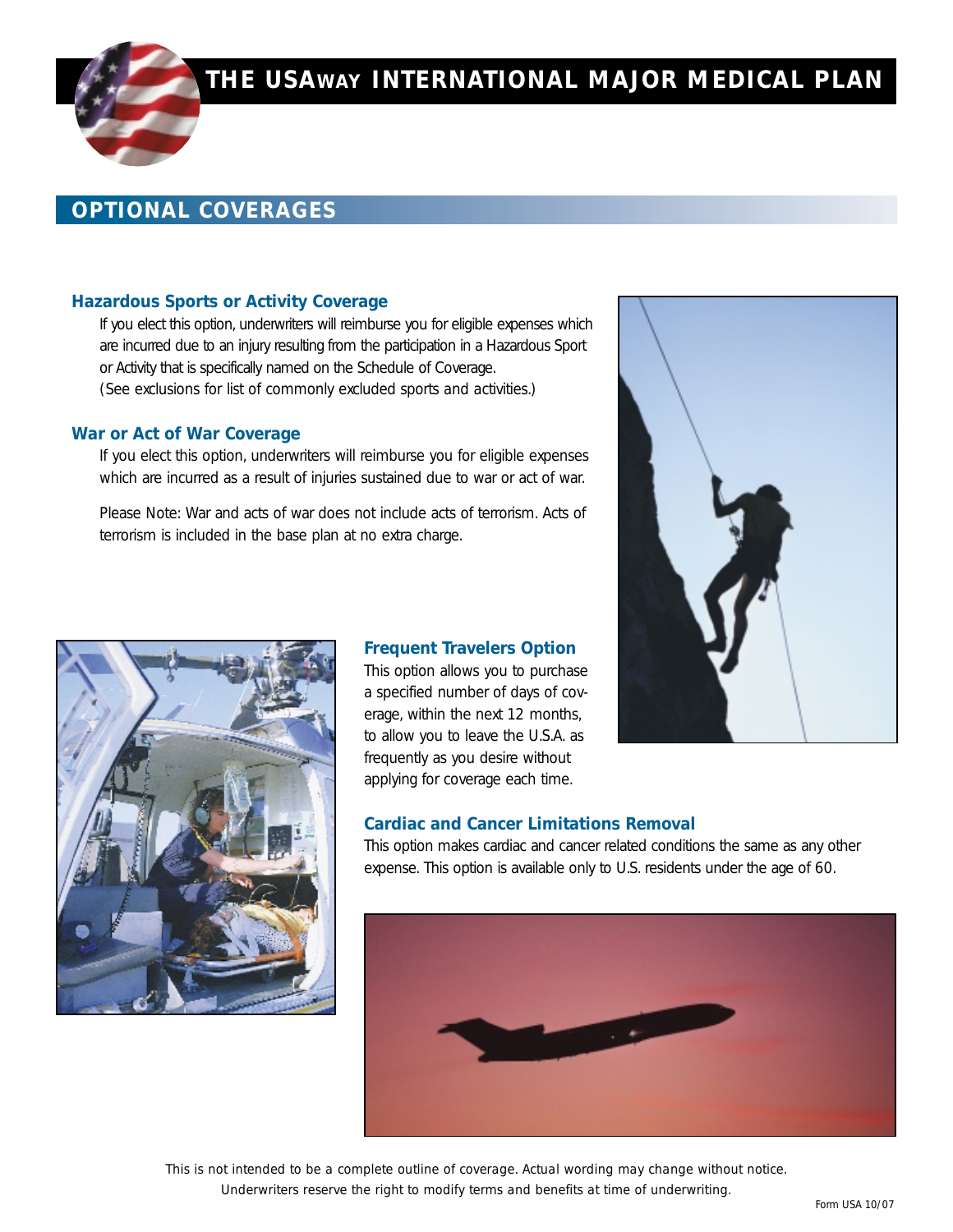# **PREMIUM CALCULATIONS**

| <b>1 MONTH</b><br>(For periods other than 1 month, see "To Calculate") |                  |                  |                   |                   |  |  |  |
|------------------------------------------------------------------------|------------------|------------------|-------------------|-------------------|--|--|--|
| AGE                                                                    | \$250 Deductible | \$500 Deductible | \$1000 Deductible | \$2500 Deductible |  |  |  |
| $0-17*$                                                                | 31               | 31               | 31                | 31                |  |  |  |
| $18-29*$                                                               | 48               | 46               | 42                | 37                |  |  |  |
| 30-39                                                                  | 62               | 59               | 53                | 47                |  |  |  |
| 40-49                                                                  | 92               | 87               | 78                | 69                |  |  |  |
| 50-59                                                                  | 113              | 107              | 95                | 84                |  |  |  |
| 60-64                                                                  | 171              | 162              | 145               | 127               |  |  |  |
| 65-69                                                                  | 243              | 195              | 173               | 154               |  |  |  |
| 70-74                                                                  | N/A              | N/A              | 173               | 154               |  |  |  |
| 75-79                                                                  | N/A              | N/A              | 205               | 195               |  |  |  |
| 80-84                                                                  | N/A              | N/A              | N/A               | 284               |  |  |  |

\* If applying with an adult, otherwise use 18-29 rates

#### **TO CALCULATE**

- 1) Determine the deductible you want.
- 2) Using actual age, add up the total 1 month premium for each person to be insured.
- 3) For 2 weeks or less of coverage, multiply the 1 month premium total by 0.70. For all other calculations, multiply the 1 month premium by the total months of coverage needed (to 12 months maximum).
- 4) Sub-total
- 5) Add any optional coverages to this sub-total
- 6) Add a \$100 processing fee
- 7) Do not send money until AFTER approval by Underwriters

#### **OPTIONAL COVERAGES**

| Cardiac/Cancer Limitation Removal<br>Frequent Traveler | $=$<br>$=$ | add 10%<br>Determine the number of months you will be traveling within<br>the next 12 months. Add one (1) extra month to this time.<br>Calculate premiums based upon the adjusted time.<br>Example: 3 months of coverage over the next 12 months,<br>would be calculated as a 4 month premium. |
|--------------------------------------------------------|------------|------------------------------------------------------------------------------------------------------------------------------------------------------------------------------------------------------------------------------------------------------------------------------------------------|
| Recreational Snow Skiing                               | $=$        | add 10% or \$80 whichever is greater                                                                                                                                                                                                                                                           |
| Recreational Scuba Diving                              | $=$        | add 10% or \$80 whichever is greater                                                                                                                                                                                                                                                           |
| All other Hazardous Sports/Activities                  | $=$        | call                                                                                                                                                                                                                                                                                           |
| War Coverage                                           | $=$        | Call                                                                                                                                                                                                                                                                                           |

*Actual premium and wordings may change without notice* 

*Underwriters reserve the right to modify terms and benefits at time of underwriting*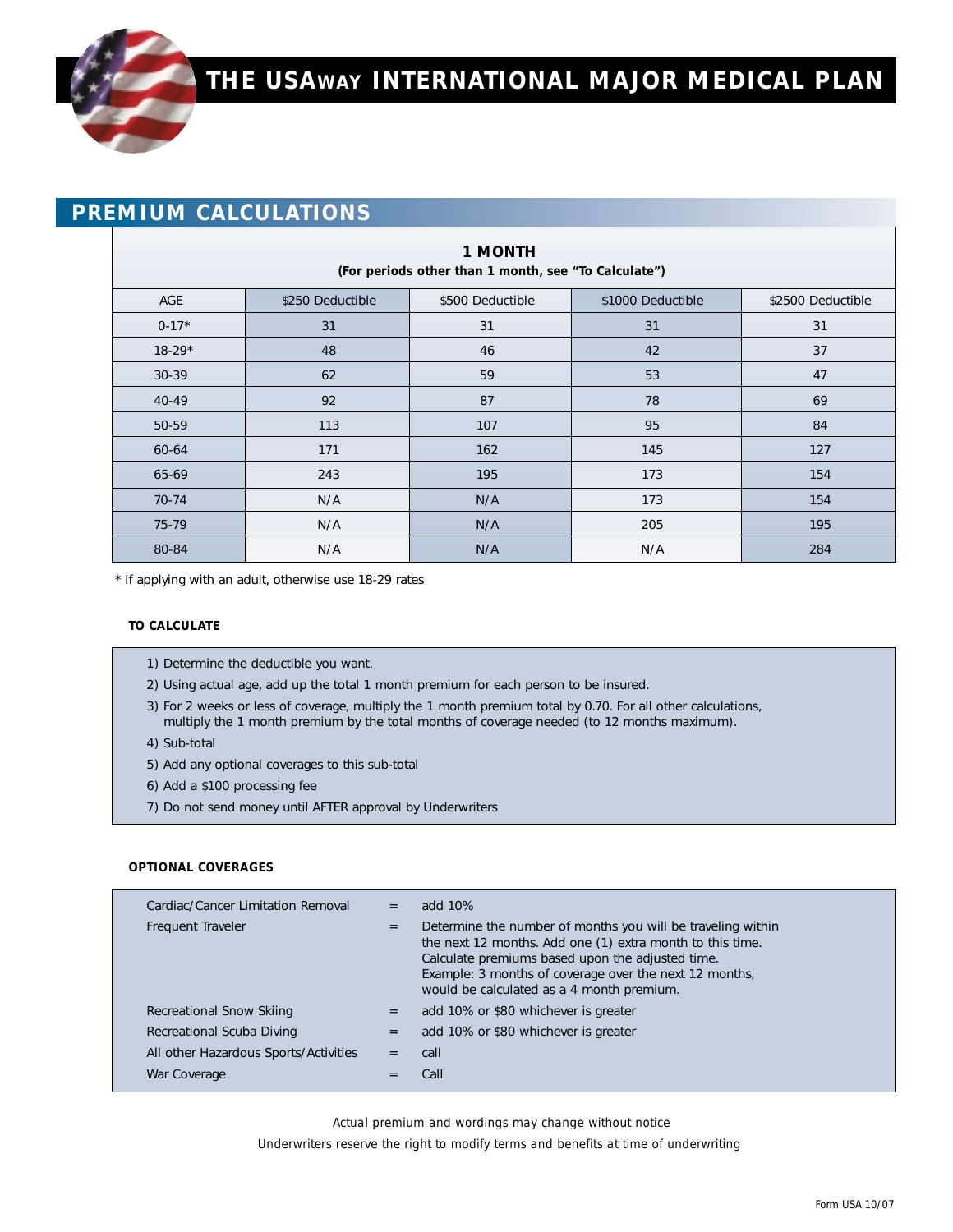# **THE USAWAY INTERNATIONAL MAJOR MEDICAL PLAN**

### **LIMITATIONS**

*Expenses which have limitations are as follows: .*

- 1) Services and supplies for Cardiac Related Conditions and Cancer Related Conditions are limited to either (i) the medical costs of stabilizing your condition and the transportation costs of returning you to your Home Country or (ii) a maximum reimbursement for Eligible Expenses of \$25,000, at the option of Underwriters.
- 2) The maximum Eligible Expense for Global Medical Transportation is \$100,000.
- 3) The maximum Eligible Expense for room and board charges is \$450 per day.
- 4) The maximum Eligible Expense room and board charge for an intensive care unit is the lesser of three times the Provider's semi-private room and board charge or \$1350 per day.
- 5) Insured ages 70-74 are limited to \$250,000 maximum benefit, all other terms and conditions apply.
- 6) Insured ages 75-79 are limited to \$100,000 maximum benefit, all other terms and conditions apply.
- 7) Insureds ages 80-84 are limited to \$50,000 maximum benefit, all other terms and conditions apply.

# **PREEXISTING CONDITIONS LIMITATIONS**

A Preexisting Condition will not be covered until the insurance described in this certificate has been in effect for a period of 12 months. A preexisting condition is one in which an insured sought medical attention or was advised to seek medical attention during the 12 month period preceding the effective date of the coverage.

### **EXCLUSIONS**

*Expenses which are not eligible for reimbursement are as follows:*

- 1) Any expense which you are not legally obligated to pay.
- 2) Services which are not Medically Necessary or are not furnished by and under supervision of a Physician.
- 3) Expenses for services and supplies for which you are entitled to benefits, services or reimbursement through the Veterans' Administration, Workers' Compensation insurance, any private health plan or from any other source except Medicaid.
- 4) Expenses in excess of Usual, Customary and Reasonable (UCR).
- 5) Outpatient drugs, except following a hospitalization if prescribed for the same Illness or Injury.
- 6) Self-inflicted injuries while sane or insane.
- 7) Treatment for alcoholism, drug addiction, allergies, and/or Mental or Nervous Disorders.
- 8) Rest cures, quarantine or isolation.
- 9) Cosmetic surgery unless necessitated by an accidental injury.
- 10) Dental exams, dental x-rays and general dental care except as a result of an accidental injury.
- 11) Eye glasses or eye examinations.
- 12) Hearing aids or hearing examinations.
- 13) General or routine examinations.
- 14) Injuries sustained from participation in Hazardous Sports or Activities which in part include mountaineering, snow skiing, scuba diving, hang gliding, sky diving, racing of any kind, and all professional or semi-professional sports.
- 15) Pregnancy and pregnancy-related conditions including but not limited to fertility, pre-natal care, childbirth, miscarriage, pre-mature births, or abortion or complications from pregnancy to either mother or baby.
- 16) Injuries or illnesses due to war or any act of war whether declared or undeclared. (Note: Terrorism however is included in the base policy of benefits.)
- 17) Injuries or illnesses sustained while committing a criminal or felonious act.
- 18) Expenses incurred for or resulting from pain which is not supported by medical diagnosis.
- 19) Cataract surgery or any elective surgery.
- 20) Custodial Care.
- 21) Expenses for supplies and services that were not incurred within the specified Geographic Area.
- 22) Pre-existing Conditions.

*This is not intended to be a complete outline of coverage. Actual wording may change without notice. Underwriters reserve the right to modify terms and benefits at time of underwriting.*